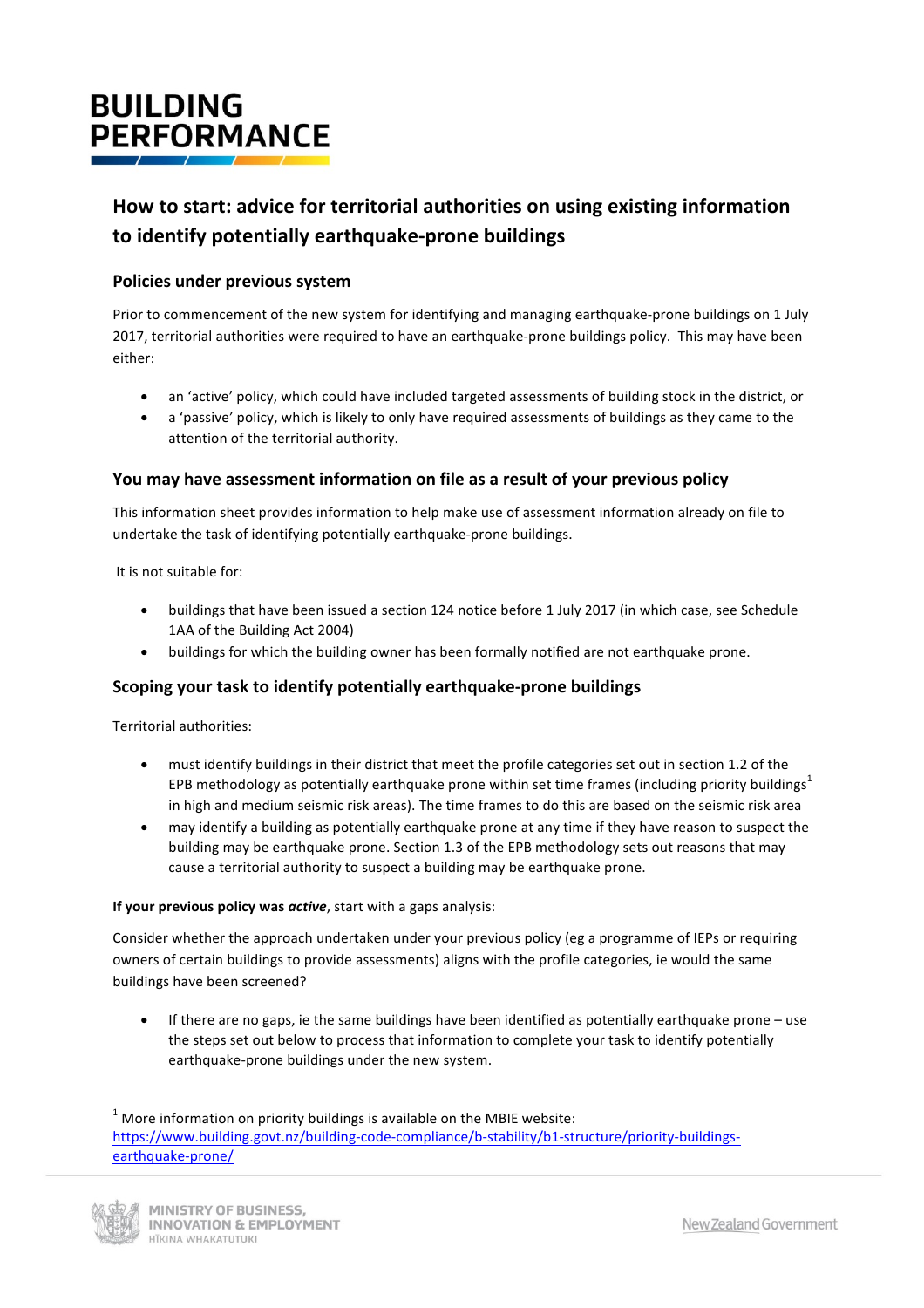• If there are gaps – use the steps set out below to process the information already obtained, and then use the EPB methodology in conjunction with the information sheet 'Identifying potentially earthquake-prone buildings' to apply the relevant profile categories to the building stock remaining (ie those buildings not yet screened).

**If your previous policy was** *passive*, use the following steps to process the information already obtained for individual buildings, and use the EPB methodology in conjunction with the information sheet 'Identifying potentially earthquake-prone buildings' to apply the relevant profile categories to the building stock remaining (ie those buildings not yet screened).

### Use assessment information on file to identify potentially earthquake-prone buildings

The following process pathway is provided to assist territorial authorities with building assessment information on file. Using this information to inform the identification of potentially earthquake-prone buildings can significantly decrease the size of the task remaining.

Assessment information can include an IEP, ISA, a Detailed Engineering Evaluation or a Detailed Seismic Assessment undertaken before 1 July 2017, whether commissioned by a building owner or a territorial authority. 

#### **Step 1:**

Check whether the assessment information held on file meets the criteria for recognising a previous assessment, set out in section 3.3 of the EPB methodology.

**Outcome** - exclude buildings meeting the criteria with a result of 34%NBS or above - not potentially earthquake prone. All other buildings need further consideration using the following steps.

Note: this outcome aligns with the 'exclusions' from application of the profile categories under section 1.2.2 of the EPB methodology.

#### **Step 2:**

Applicable for remaining buildings with assessment information on file that were not excluded as a result of Step 1.

Check whether the buildings meet the profile categories set out in the EPB methodology – this helps to determine what to do with this information, and how to prioritise remaining tasks.

In high and medium seismic risk areas, you will also need to check whether these buildings are priority buildings. The Priority Buildings guidance is available here:

https://www.building.govt.nz/building-code-compliance/b-stability/b1-structure/priority-buildingsearthquake-prone/

#### **Step 3:**

Apply the relevant outcome based on Steps 1 and 2.